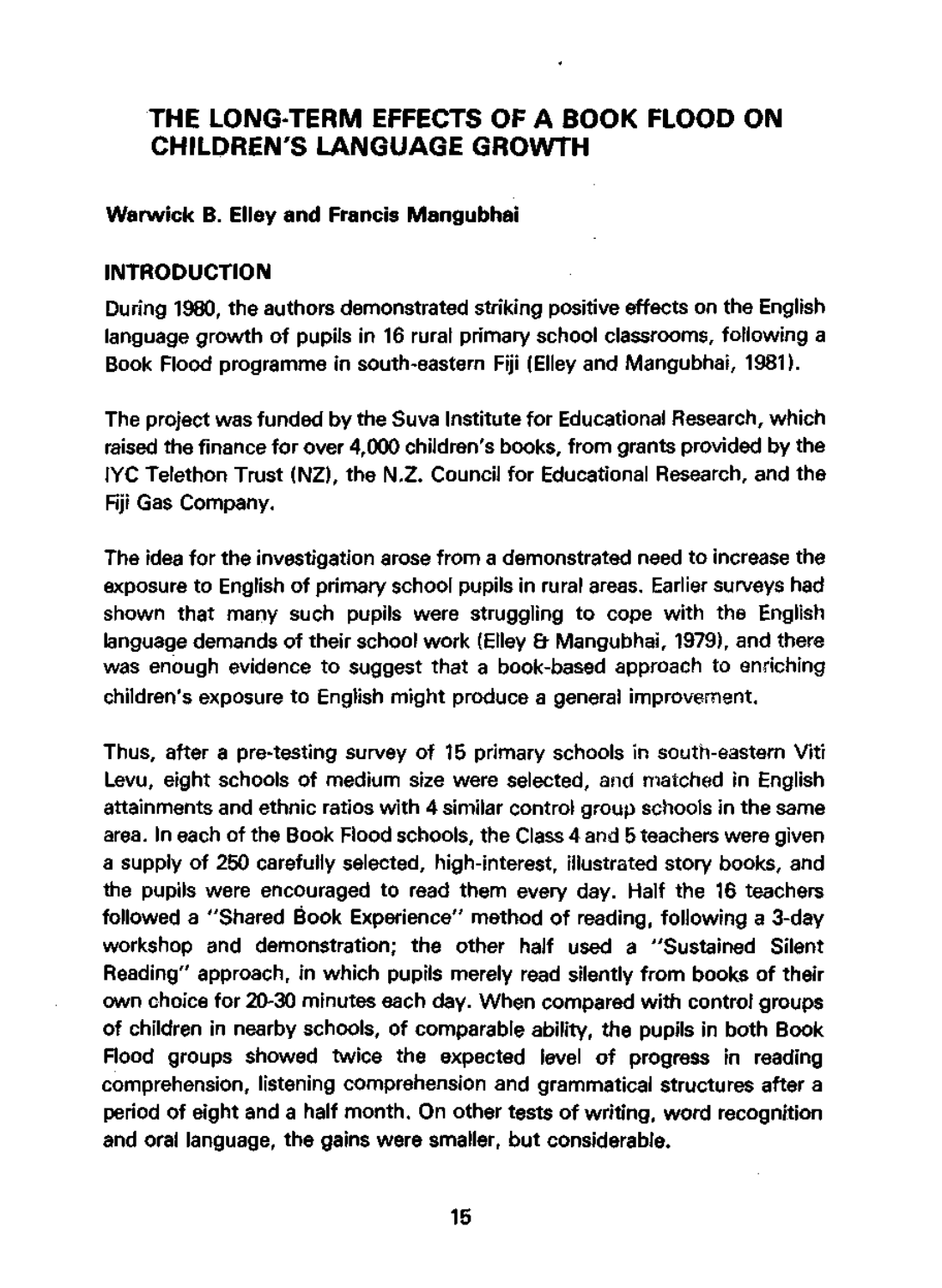The impact of the greater exposure was clear-cut. Moreover, it entailed no extra time on English in timetable, and was obviously popular with pupils and teachers. However, it was also clear that some teachers produced much greater gains than others. Those who did not follow the recommended procedures diligently, or where the pupils read only spasmodically, found little improvement. Having the books in the classrooms was not enough. They had to be used regularly.

## **FOLLOW-UP STUDY 1981**

Many short-term improvements in the history of educational research have shown a tendency to fade after a follow-up survey. Sometimes the pleasing results are due to an artificial spurt, produced by novelty, or unusually high levels of stimulation. In order to examine the possibility that the positive effects of the Fiji Book Flood might have been only temporary, it was decided to continue the project for a second year, through 1981. Furthermore, it was decided to investigate whether the extra year of reading would produce significant gains in writing skills also. Little improvement had been found amongst Book Flood schools in writing skills in 1980.

Thus, the pupils  $-$  who had moved on to Classes 5 and 6 levels  $-$  were given an extra set of approximately 100 books over the year, the new teachers were briefed on the methods to be used and the pupils in both Book Flood and Control groups were retested at the end of 1981, on a variety of English language tests. As in 1980, all teachers were told well beforehand about the assessments, but none know their precise nature.

The tests used in this second assessment survey measured a number of different language skills, by means of a variety of formats. Their main features are outlined below.

## (A) **Class 6**

## 1. **Reading Comprehension**

A multiple-choice test of 36 items prepared and trialled by the authors for another survey, and standardized on a national sample of Fiji Class 6 pupils in November 1977.

## 2. **Vocabularly**

A multiple-choice test of 35 synonym items prepared and trialled by the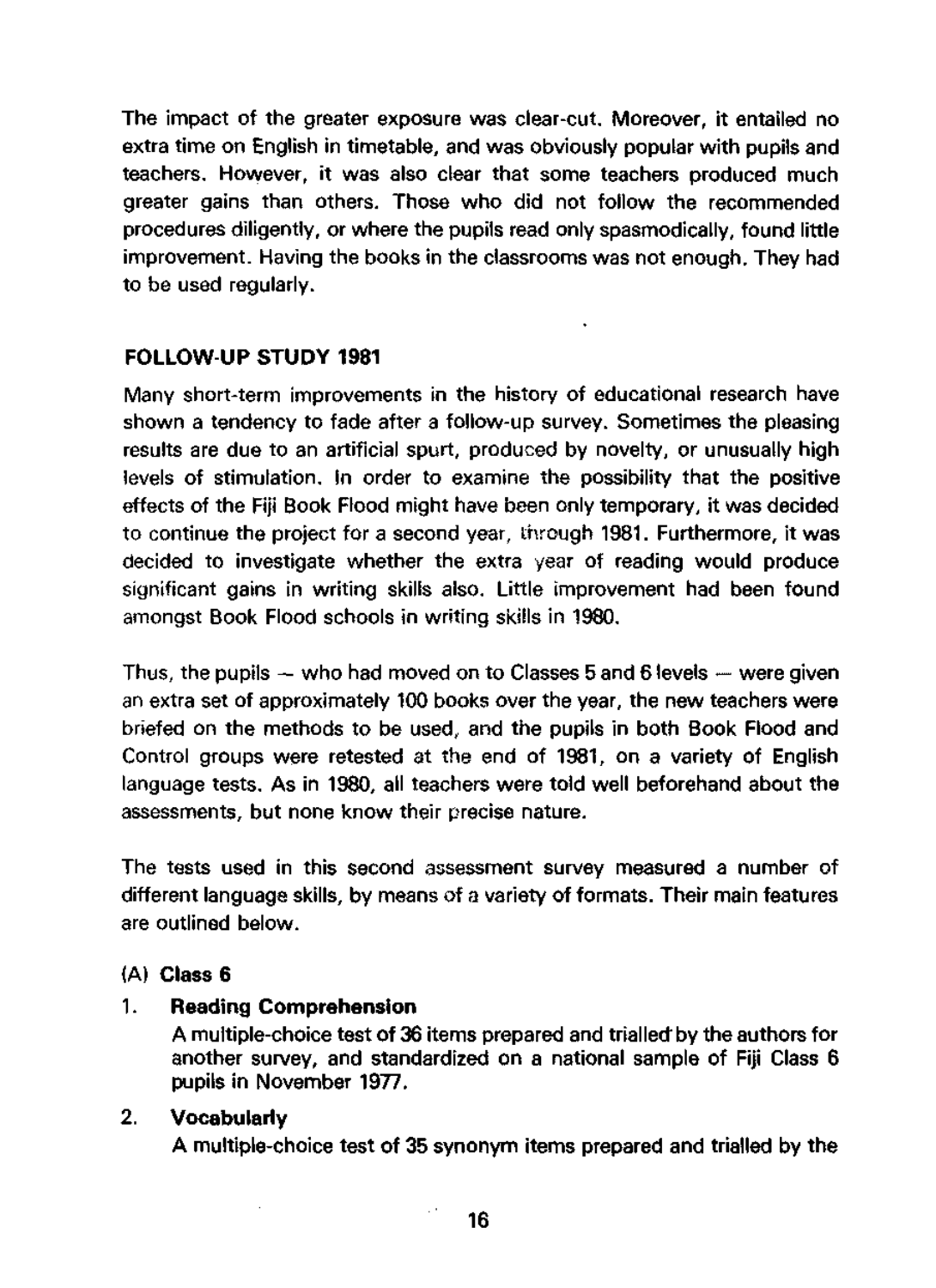authors in Suva schools. Some items were adapted from an Australian test; others from a Fijian standardized test, while others were original.

## 3. **English Structures**

An open-ended test of items, in which pupils had to complete given sentence beginning in their own words. The sentences were designed in such a way that pupils had to show mastery of given tenses, pronouns, comparative forms, etc., all of which are deliberately taught before the end of Class 6 in the SPC/Tate programme.

## 4. **Written Composition**

Pupils were given a series of four pictures, depicting a fire in a village, and asked to write the story told by the pictures in their own words.

#### **(B) Class 5**

#### **1. Reading Comprehension**

A cloze test of 40 items prepared and trialled by the authors in Suva schools. Blanks were to be filled by the pupils after approximately seven words of text.

#### 2. Listening Comprehension

A multiple-choice test of 29 items based on six short passages read aloud by the test administrator. The test was prepared and trialled for another project, and adapted after further trials in local schools.

#### **3. English Structures**

An open-ended test of 20 items, similar to that used in Class 6, but including only those SPC/Tate structures taught by the end of Class 5.

The tests were all standardized for time, instructions, questions, and marking schemes, and the open-ended tests and written compositions were marked "blind," so that the markers did not know which group the pupils belonged to. The authors undertook all the marking with some help from a paid research assistant, but they were assisted by colleagues in the extensive testing programme.

In addition to these standardized language tests, given in November 1981, it was possible to gain access to the results of the Fijian pupils (i.e. those in 6 of the 12 schools) who took the Fiji Intermediate Examination for Class 6 pupils in July 1981. This Examination provided marks in English (2 papers), Mathematics, General Studies, and Fijian. The papers were marked anonymously by staff from the Ministry of Education, who did not know of the participation of the pupils in a Book Flood. Each of these examination papers required approximately one and a half to two hours of examining time.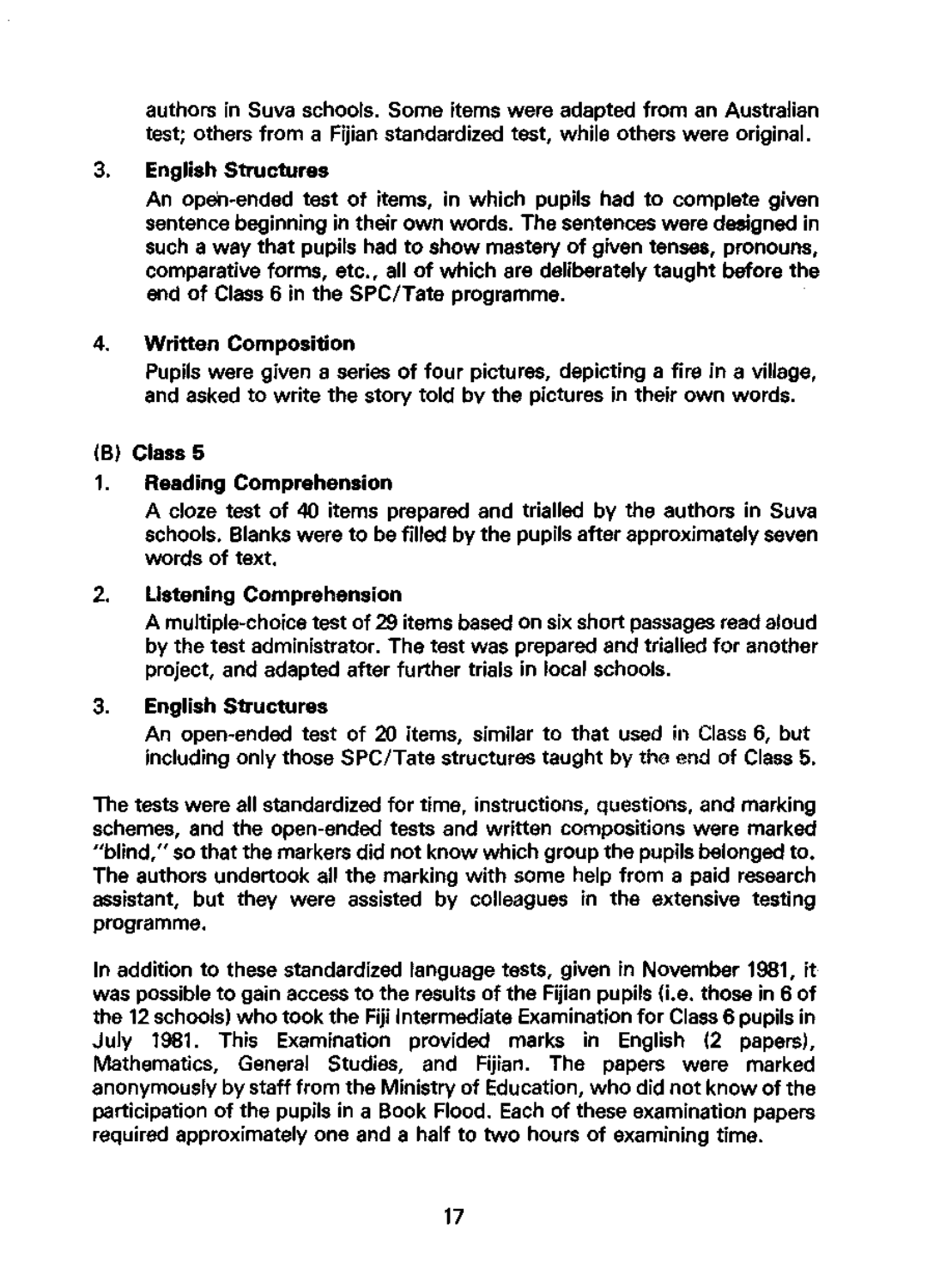All the assessments referred to above are concerned with achievement. Pupil preferences were also tapped during the November testing programme. They were asked to list their five favourite books on the back of their Answer Sheets, in order to guide the authors in planning of future projects.

## **RESULTS**

Although 500 pupils were tested for the project in February 1980, only 457 were available for testing in November 1981, and some of these had not been involved throughout the two years. In order to make fair comparisons between the Shared Book, Silent Reading and Control Groups, it was necessary then, to equate all groups on the pupils' pre-test scores. This meant omitting 30 pupils from the low end of the Class 5 control group, and 1 or 2 pupils from the other groups. In case these omissions distorted the results, the comparisons were made a second time by means of a regression analysis, which retained all pupils in all groups, and adjusted the pupils' final test scores according to their pretest scores. As in the 1980 comparisons, both analyses produced very similar findings.

## **CLASS 6 RESULTS**

Table 1 shows the percentage marks for Class 6 pupils on their four post-tests and the total post-test scores. As the correlations between all these tests was high (0.64 to 0.92), it was considered justifiable to add the raw scores, despite some minor differences in their distributions.

## **TABLE 1**

#### **Mean Post-Test Percentage** Scores for Class **6 Pupils on All Tests Nov.**  1981.

| Test             | <b>Shared Book</b> |       | <b>Silent Reading</b> |       | <b>Control Group</b> |       |
|------------------|--------------------|-------|-----------------------|-------|----------------------|-------|
|                  | N                  | Mean% | N                     | Mean% | N                    | Mean% |
| Reading Comp.    | 84                 | 49.47 | 64                    | 49.61 | 81                   | 39.03 |
| Word Knowledge   | 84                 | 46.23 | 64                    | 46.83 | 81                   | 36.89 |
| Gram. Structures | 84                 | 43.90 | 64                    | 42.13 | 81                   | 30.37 |
| Written Comp.    | 84                 | 50.10 | 64                    | 51.70 | 81                   | 35.60 |
| Total            | 84                 | 47.43 | 64                    | 47.57 | 81                   | 35.47 |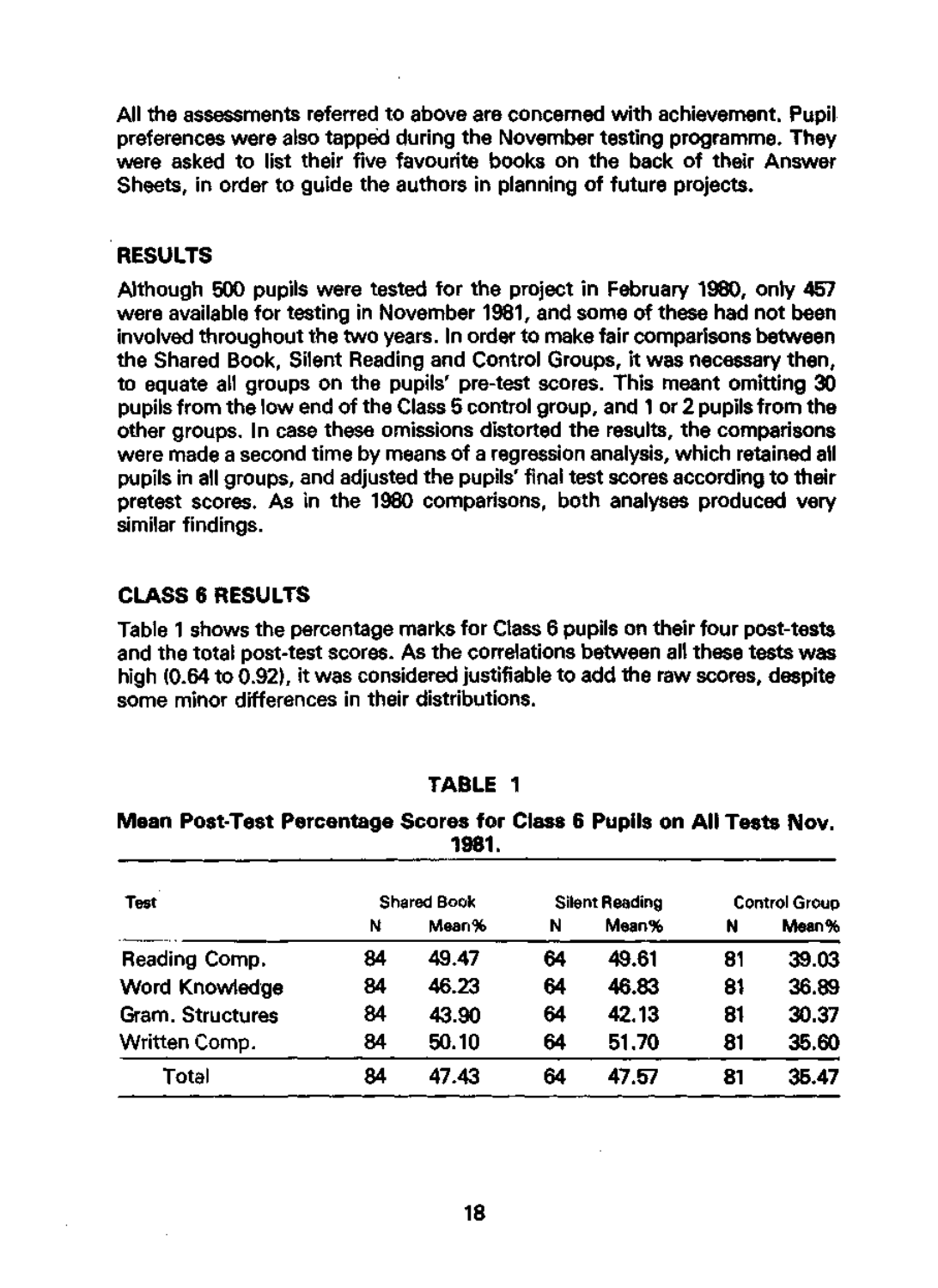Bearing in mind that all groups were equal on their pre-test mean scores in February 1980, it can be seen from Table 1 that, on all Class 6 tests, the Shared Book and Silent Reading groups had made significantly move progress than the Control group pupils. The difference was 10-12% in all cases. In case these mean percentages seem low to the reader, it should be stressed that the tests were designed to be sufficiently difficult that the better pupils did not score near full marks. Otherwise their actual performance level might be underestimated because of a "ceiling effect" on the tests. Nobody can score above tne ceiling  $(= 100\%)$  regardless of their ability. A score of 50% on any of these tests denoted very good performance for rural pupils. For instance the national mean score on the Class 6 Reading Test in 1977 (including city children) was 50.1%

There was no significant difference between the two Book Flood groups in any test, (as was also the case in 1980). However, it will be shown that some teachers in the Shared Book group did not follow the method conscientiously, and this appeared to lower their pupils' marks.

## **CLASS 5 RESULTS**

Table 2 shows the mean percentage scores for Class 5 pupils on all post-tests and on the Totals.

| <b>Test</b>      | <b>Shared Book</b> |       | Ribau Leac Leac Leibenwile Annie Ini Alaes a Lehus an an Leaw<br>Silent Reading |       | <b>Control Group</b> |       |
|------------------|--------------------|-------|---------------------------------------------------------------------------------|-------|----------------------|-------|
|                  | N                  | Mean% | N                                                                               | Mean% | N                    | Mean% |
| Reading Comp.    | 65                 | 39.00 | 68                                                                              | 40.53 | 62                   | 22.95 |
| Listening Comp.  | 65                 | 41.96 | 68                                                                              | 40.28 | 62                   | 28.92 |
| Gram. Structures | 65                 | 38.60 | 68                                                                              | 40.80 | 62                   | 25.25 |
| Totai            | 65                 | 39.85 | 68                                                                              | 40.54 | 62                   | 25.71 |

**TABLE 2 Mean Post-Test Percentage Scores for Class 5 Pupils on all Tests** 

It is plain that the results for Class 5 are similar to those of Class 6. The means for the Book Flood groups are consistently ahead of those of the Control Groups, by 12%-17%, and once again, the differences between the Shared Book and Silent Reading groups are only very slight.

## **FURTHER ANALYSES**

Tables 1 and 2 show the results when the pre-test scores were equated, and 30 control group pupils were dropped. In case these omissions distorted the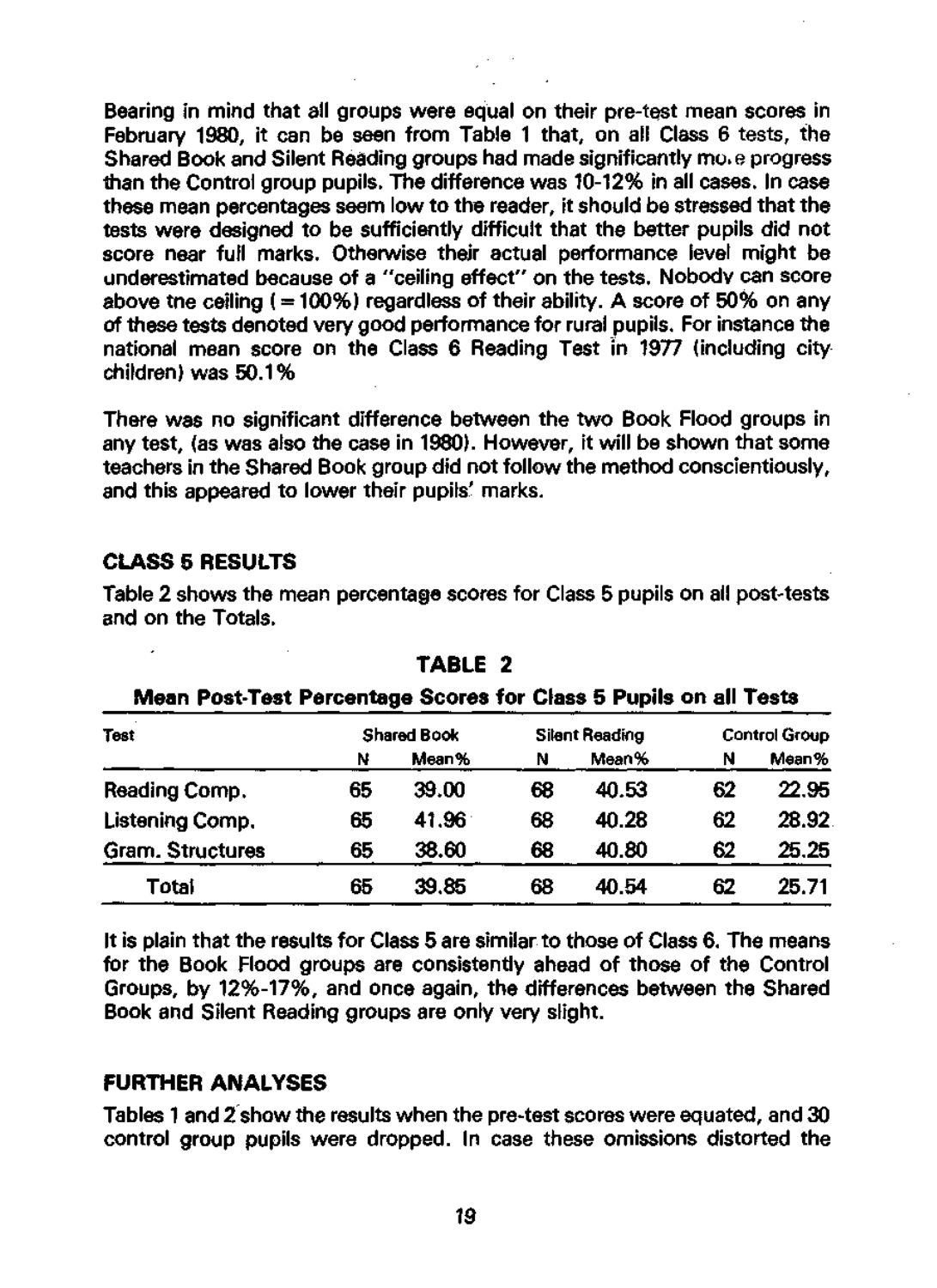results, a re-analysis was undertaken using residual gain scores and all pupils. As the findings were very similar they will not be repeated here. However, it is of interest to use this approach to examine the school-by-school trends during 1981. Did the pupils in the Book Flood schools improve in relation to their performance at the end of 1980?

To do this, the total scores for all pupils at both class levels were computed for 1980 and 1981 and correlated  $(r = 0.81$  and 0.94 for Classes 5 and 6 respectively). Then, each pupils' total score in 1981 was predicted from his 1980 total score, and a comparison made of the residuals (discrepancies) for all pupils in each group. Table 3 lists the mean residual scores for each school, and for the total tor Class 6. Each pupils' expected residual is 0. Therefore a positive mean score for a group indicates above average progress; a negative value shows below average gains.

## **TABLE 3**

#### **Mean Residuals for Total Scores Showing Progress by Schools during 1981: Class 6**

| School No. | <b>Shared Book</b> |         | Silent Reading |         | <b>Control Group</b> |             |
|------------|--------------------|---------|----------------|---------|----------------------|-------------|
|            | N                  | Mean    | N              | Mean    | N                    | <b>Mean</b> |
|            | 20                 | 7.25    | 22             | $-1.95$ | 16                   | $-1.19$     |
| 2          | 22                 | 6.73    | 12             | 11.08   | 25                   | $-1.00$     |
| з          | 27                 | $-9.89$ | 6              | 2.33    | 16                   | $-4.37$     |
|            | 12                 | 1.92    | 27             | 3.56    | 28                   | $-3.25$     |
| TOTAL      | 81                 | 0.60    | 67             | 2.99    | 85                   | $-2.41$     |

In comparison with their end-of-year scores in 1980, 6 of the 8 Book Flood classes show above average improvement. There has been no slipping back in these cases. On the other hand all Control Group classes lost ground in relation to the Book Flood groups. A similar situation is found in Class 5 (See Table 4). With a few exceptions, due largely to staffing problems, or disinterested teachers, the Book Flood children have continued to develop in their English language skills faster than the Control groups. Where they have not, the majority of the pupils are still more advanced than the control groups, because of the greater progress they made in 1980.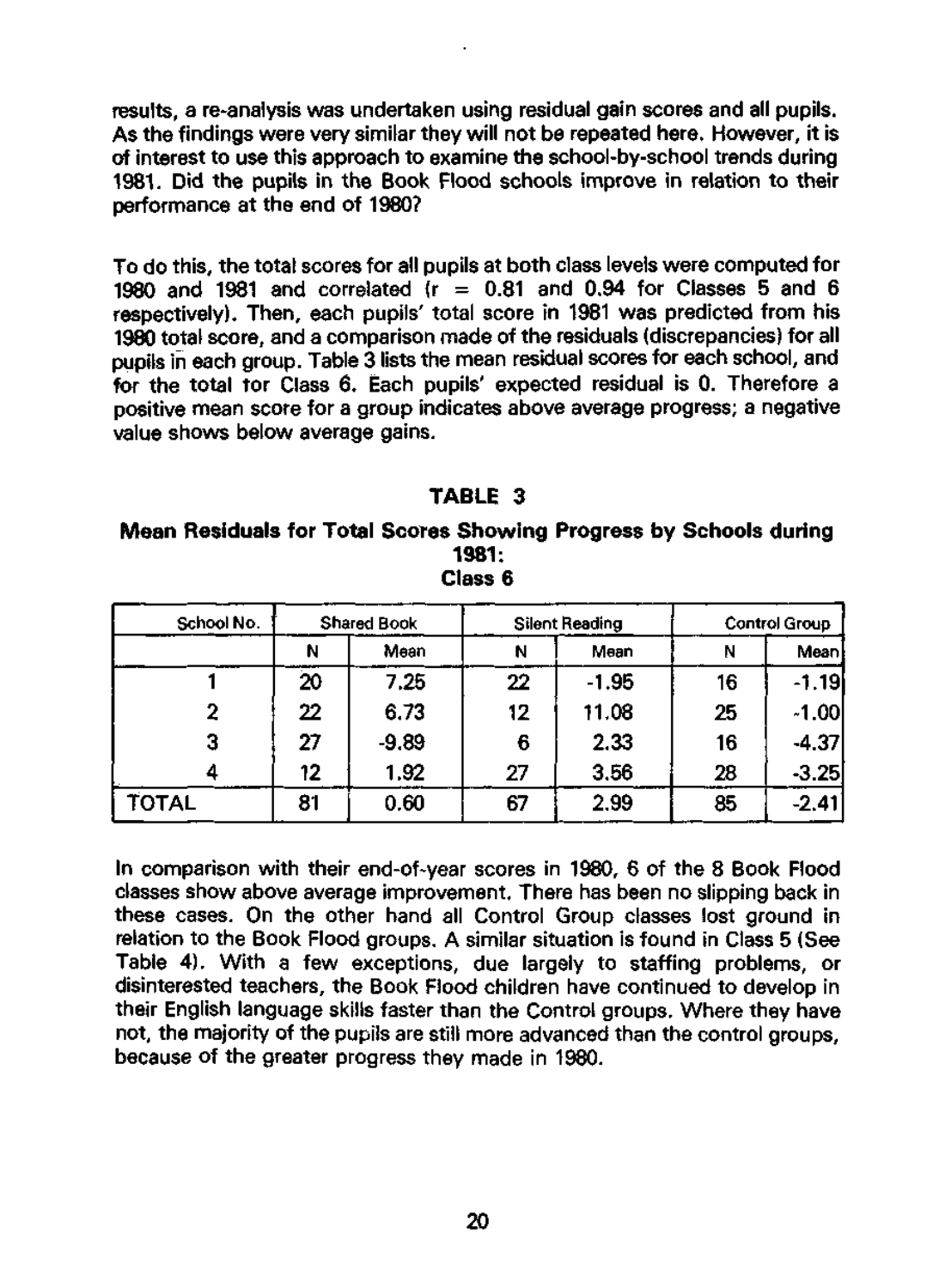#### **TABLE 4**

| School No. | <b>Shared Book</b> |         | Silent Reading |         | <b>Control Group</b> |         |
|------------|--------------------|---------|----------------|---------|----------------------|---------|
|            | N                  | Mean%   | N              | Mean%   | Ν                    | Mean%   |
|            | 15                 | $-2.33$ | 27             | 5.93    | 10                   | $-1.70$ |
| 2          | 15                 | 7.73    | 14             | $-0.79$ | 25                   | $-5.72$ |
| 3          | 25                 | 2.72    | 14             | 6.36    | 26                   | $-3.46$ |
|            | 15                 | 0.47    | 20             | $-0.55$ | 36                   | $-3.11$ |
| Total      | 70                 | 2.23    | 75             | 3.03    | 97                   | $-3.73$ |

## **Mean Residuals for Total Scores Showing** Progress by Schools **during 1981 Class 5**

## **INTERMEDIATE EXAMINATION RESULTS**

Even more striking than the test findings reported above are the comparisons based on results of the Fiji Intermediate Examination, taken in July by all Fijian (but not Indian) pupils in Class 6. The mean percentages for each examination are reported in Table 5. The two English papers — Comprehension and Composition  $-$  were combined and averaged for this comparison, as the correlation between them on this sample was very high ( $r = 0.87$ ).

## **TABLE 5**

#### **Mean Percentage marks from Fiji Intermediate Examinations for** each Group: Class **6: July 1981.**

| <b>I</b> Examination | Shared Book |       | Silent Reading |       | <b>Control Group</b> |       |
|----------------------|-------------|-------|----------------|-------|----------------------|-------|
|                      | N           | Mean% | N              | Mean% | N                    | Mean% |
| English              | 58          | 65.64 | 51             | 54.84 | 38                   | 49.19 |
| <b>Maths</b>         | 58          | 58.64 | 51             | 56.57 | 38                   | 46.13 |
| <b>Gen. Studies</b>  | 58          | 57.88 | 51             | 54.75 | 38                   | 46.82 |
| <b>Fijian</b>        | 58          | 59.21 | 51             | 58.22 | 38                   | 52.82 |
| <b>Total</b>         | 58          | 61.40 | 51             | 56.35 | 38                   | 48.83 |

All pupils in the 6 Fijian schools who took the Examination were included in this analysis, whether they were present for the 1980 pre-test or not. A subsequent analysis of those pupils who did participate in the project from the start, showed only slight differences in the pre-test means of the three groups. This finding strengthened the view that there were no systematic differences between the three groups of Fijian pupils in February in 1980.

Of prime interest is the comparison in English. Clearly the Shared Book groups (65.64%) showed much greater achievement than the Silent Reading or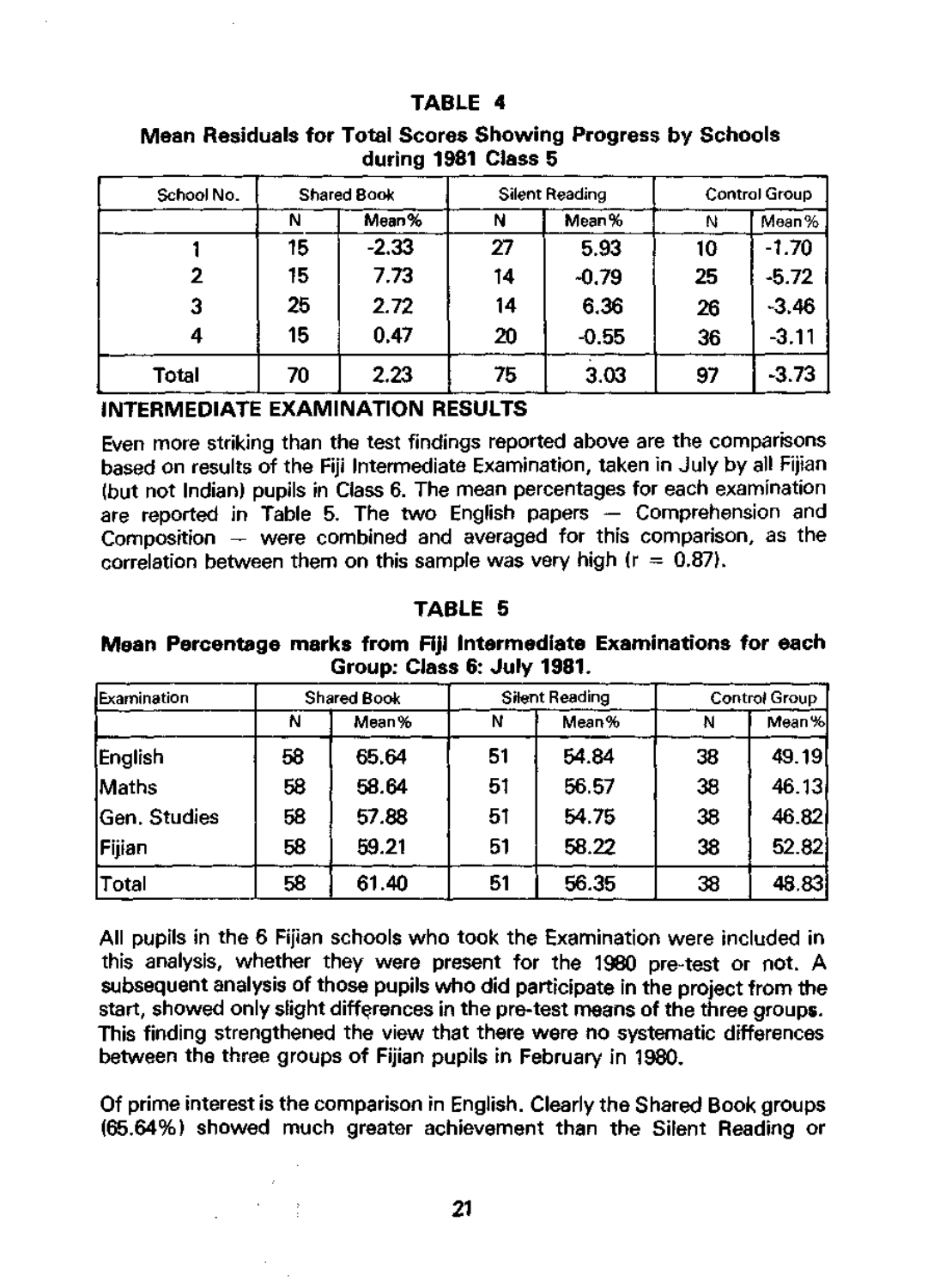Control groups. The relatively better results from the Shared Book group is partly explained by the fact that these results apply only to Fijian pupils, and it was mainly non-Fijian pupils who upset the pattern of Shared Book superiority in Tables 3 and 4. Apparently, then, the book-based programmes have helped students to perform well in an examination of all the normally assessed aspects of English — reading, writing, grammar and mechanics of English. These results support the test findings reported above. Expressed another way, it was found that in the English Examinations, the Book Flood groups had a pass rate of 75%; the Control groups pass rate was only 37%, which is typical of rural schools.

Of comparable interest is the clear demonstration in Table 5 that improvement in English has spread its effects to other subjects. The combined Book Flood groups performed better in Mathematics (by 11.5%), in General Studies (by 9.6%) in Total score (by 10.2%), and even in the Fijian Examination (by 5.9%). Apparently, progress in English, using a high-interest book-reading approach, is not gained at the expense of the vernacular. Whether the growth in Fijian is attributable to a more positive attitude to school work in general, or to some positive transfer of general language skills, is not clear, but it certainly provokes an interesting question.

## **DISCUSSION OF RESULTS**

All indications point to the conclusion that the significant improvements shown in 1980 for the Book Flood groups continued during 1981. The figures of Tables 3 and 4 demonstrate that for most classes the gains increased in the second year. The effects of a rich exposure to the printed word are not shortlived .

Amongst the more interesting findings are the clear improvements in the pupils' writing and grammatical structures during 1981. The written composition test assigned to Class 5 pupils in November 1980 showed only marginal improvements over those of the control groups. In 1981, however, the Book Flood pupils showed highly significant growth in their fluency, their imagination, their range of vocabulary, and their freedom from mechanical or grammatical faults.

One way to dramatize the difference between the groups in writing style is to quote from some typical essays written by the pupils in contrasting groups. As mentioned earlier, the task assigned was to write about four pictures showing a fire in a village. The modal (most frequent) score given in the Shared Book group was 9 out of 10. Sample openings of stories which were given a score of 9 were as follows.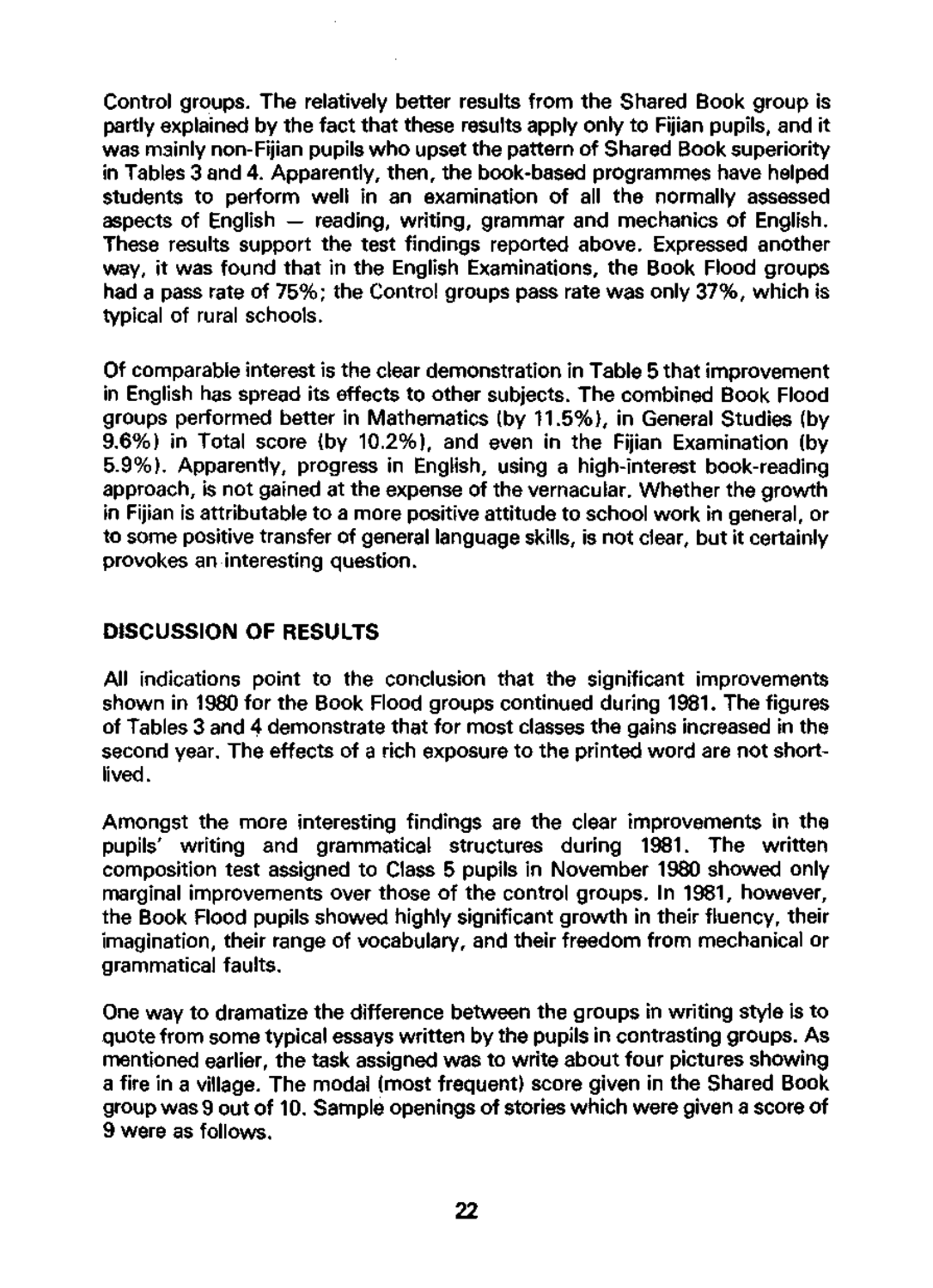"One morning when Luke's mother was washing, and the men were drinking yaqona, Luke was boiling the water."

"One day, Tomasi's mother was washing clothes beside the river, Tomasi's father was drinking yaqona under a shady tree, Tomasi was cooking the food beside their house, and his brother was carrying buckets of water."

By contrast, the most frequent mark in the Control Group was 2 out of 10. These compositions usually had at least 12 grammar or spelling mistakes in first 15 lines; they showed no fluency or 'sentence-sense', and the story was often incoherent.

Some examples (given a mark of 2) from the Control Group were:

"Is ther was the women in the tree, mothe sitg in the tree there was a looking at hes mother ...."

"One day there boy Seru is make the tea to drinking his morth was the colth ...."

"One day morning their were a house any village by the sea ...."

It is tempting to conclude that the Book Flood pupils had reached a threshold level in their language growth which enabled them to exploit their passive vocabulary and to produce more fluent interesting language of their own, an accomplishment which the Control group pupils were not ready for.

A parallel improvement was found in the open-ended completion test of the English grammatical structures taught in Class 6 in the SPC/Tate Oral programme. According to the proponents of this syllabus, pupils should progress systematically through the assigned structures in a linear sequence, and avoid attempting new structures until earlier ones have been mastered. On this assumption, pupils should not read uncontrolled material, until they have mastered orally the structures they will encounter in their books. However, the Book Flood exposed pupils to a great diversity of language items, in hapazard sequences. If a linear sequence is necessary one would expect the Book Flood pupils to make many more errors. In fact, the findings showed otherwise. At both Class 5 and 6 levels the regular readers made significantly fewer gramamtical errors, as well as writing more interesting and adventurous responses.